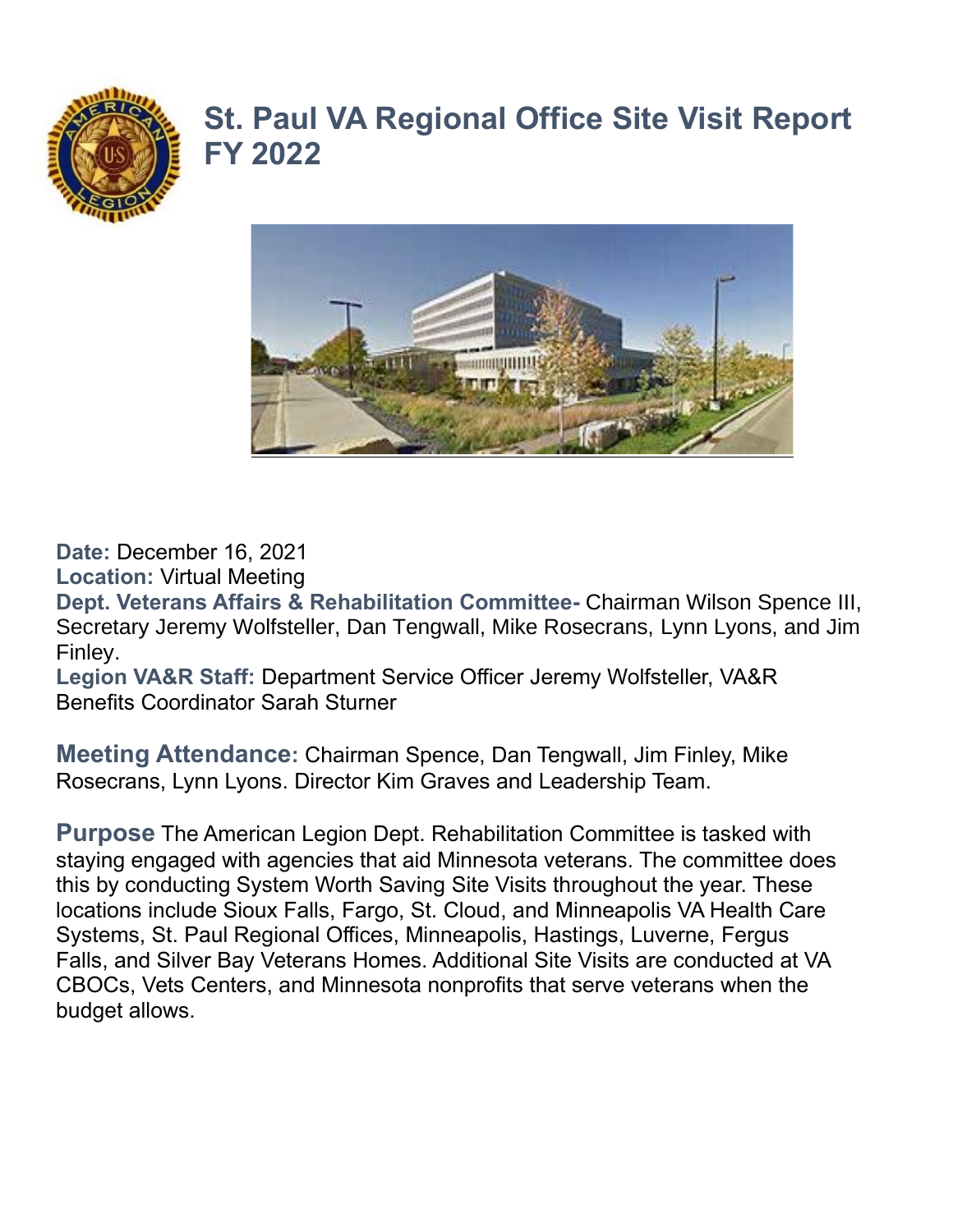## **St. Paul VARO Overview**

The St. Paul VA Regional Office administers a variety of benefits and services, including compensation, pension, and veteran's readiness and employment for veterans, service members, their families, and survivors in MN and Nationally.

## **Compensation and Pension Claims**

**Rating Bundle:** Claims for disability compensation, dependency and indemnity compensation, and Veterans' pension benefits, including both original and supplemental claims. Rating Bundle claims normally require a rating decision during processing. VA's goal of eliminating the backlog in 2015 is specific to the Rating Bundle. Initial claims for entitlement will also typically determine eligibility for medical treatment from VHA and other VA benefits.

**Not-Rating:** Claims for ancillary benefits, which can but normally do not require a rating decision (i.e., claim to add dependent to award), and benefit adjustments, such as for drill pay (compensation) or changes to income and/or medical expenses (pension)

**Program Review:** Work based on internal controls to audit, review, and ensure benefits and entitlements are properly decided by laws and regulations. These review processes are conducted by a division's Quality Review Team using specific checklists outlined in the M21-1 Adjudication Procedures Manual. **Other:** Work that does not affect entitlement but may require a rating decision that affects monetary benefits

**Burial:** Claims associated with burial benefits.

**Accrued:** Claims related to benefits not paid before the death of a Veteran or survivor based upon a claim granted after the applicant's death or benefits in withholding at the time of death

**Appeals:** Claims based on a beneficiary's disagreement with a VBA decision. **IDES:** Claims under the joint DoD/VBA Integrated Disability Evaluation System program control.

- **VBA Updates:** 
	- o New COVID Claim policy released
	- o QRTLY Claims Clinics (virtual)
	- o Developing an MST Claims Processing Site (hiring 150 employees)
- **Claims Inventory:** These numbers are estimated and represent VA's current pending workload national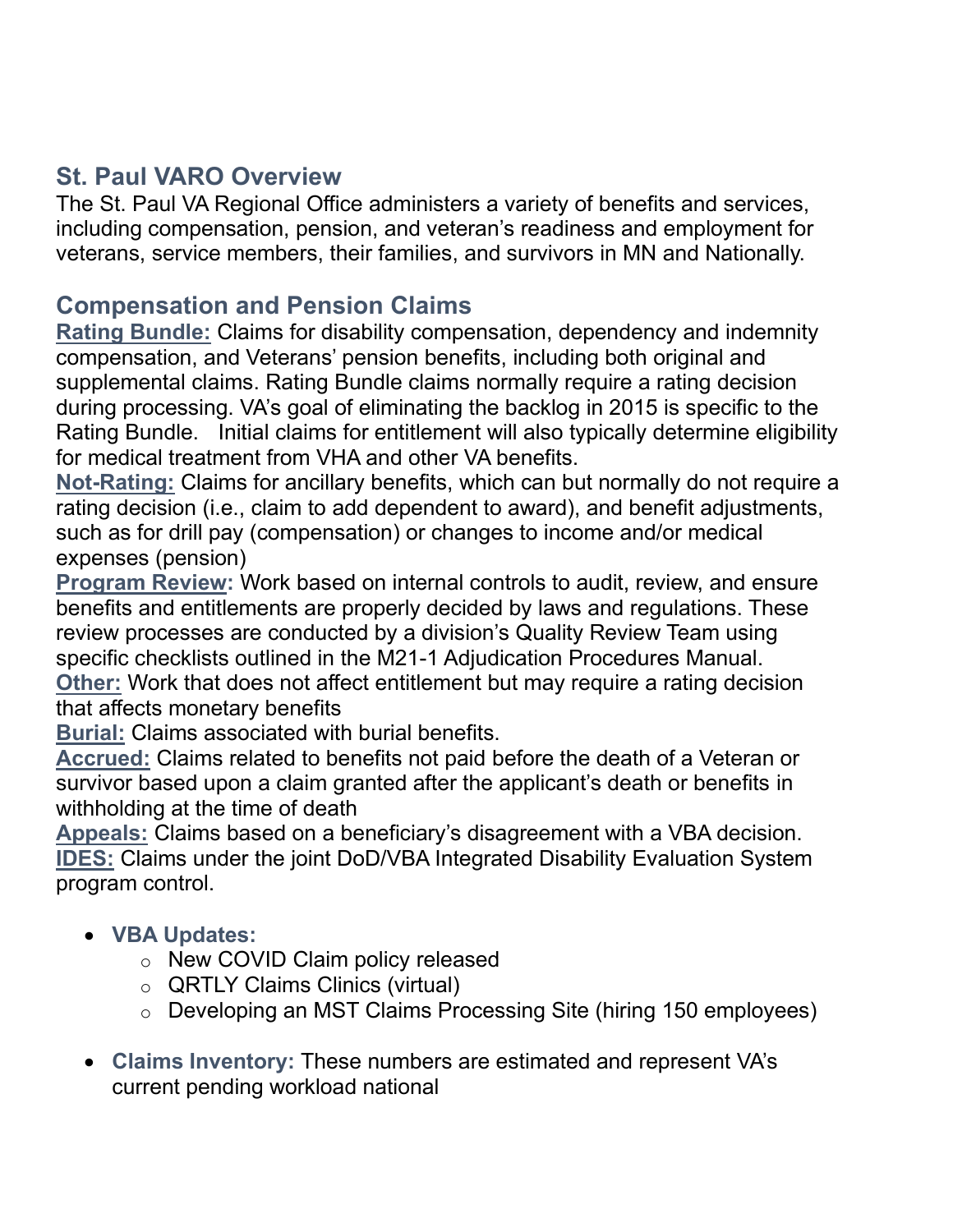- $\circ$  Total claims pending (including non-rating claims): Approximately 800,000
- $\circ$  Rating claims only: 480,000
- o Claims Backlog (pending more than 125 days): 210,000
- **Wait Times for Adjudication:** *The figures below represent before the pandemic (March 2020) and VA's current workload. The drastic increase in wait times is attributed to the suspension of C&P exams (which are now being completed) and NPRC only fulfilling emergency record requests. PDA (Active Days Pending)* 
	- o Compensation: Before (ADP) was 80 days nationally. Currently (ADP) is 151 days nationally.
	- o Pension: Before (ADP) 90 days nationally. Currently (ADP) is 123 days nationally.
	- o Dependency Indemnity Compensation (DIC): Before (ADP) was 128 days nationally. Currently (ADP) is 149 days.
	- o Non-Rating Claims: Before (ADP) was 151 days. Currently (ADP) is 124 days nationally.
- **Benefits Eligibility Support Team (BEST):** In October 2020, VBA realigned how it addresses non-rating claims. BEST Teams were created at 8 VA Regional Offices, including Detroit, Little Rock, Milwaukee, Muskogee, Nashville, San Diego, St. Paul, and Winston Salem. St. Paul's BEST Team has 130 FTE to work non-rating claims. While specialized control of this workload has improved efficiency, higher ADP on average is inherent in this workload due to many claims requiring a minimum 60-day due process period.
	- $\circ$  Examples of non-rating claims are drill pay, administrative reviews, and dependency claims.
- **Staffing Levels:** Workload distribution via the national work queue is based on each VARO's staffing levels and the level of employment these positions represent. PMC Needs to hire 53 VSRs, VSC needs 13 more RVSRs.
	- o VIP Vacant Positions **(**VSC Manager position was recently filled).
	- o RO Total authorized FTE ceiling: 784
	- o VSC: 248 FTE
	- o Support Services: 44
	- o PMC: 335 FTE
	- o Director's Office & HR: 12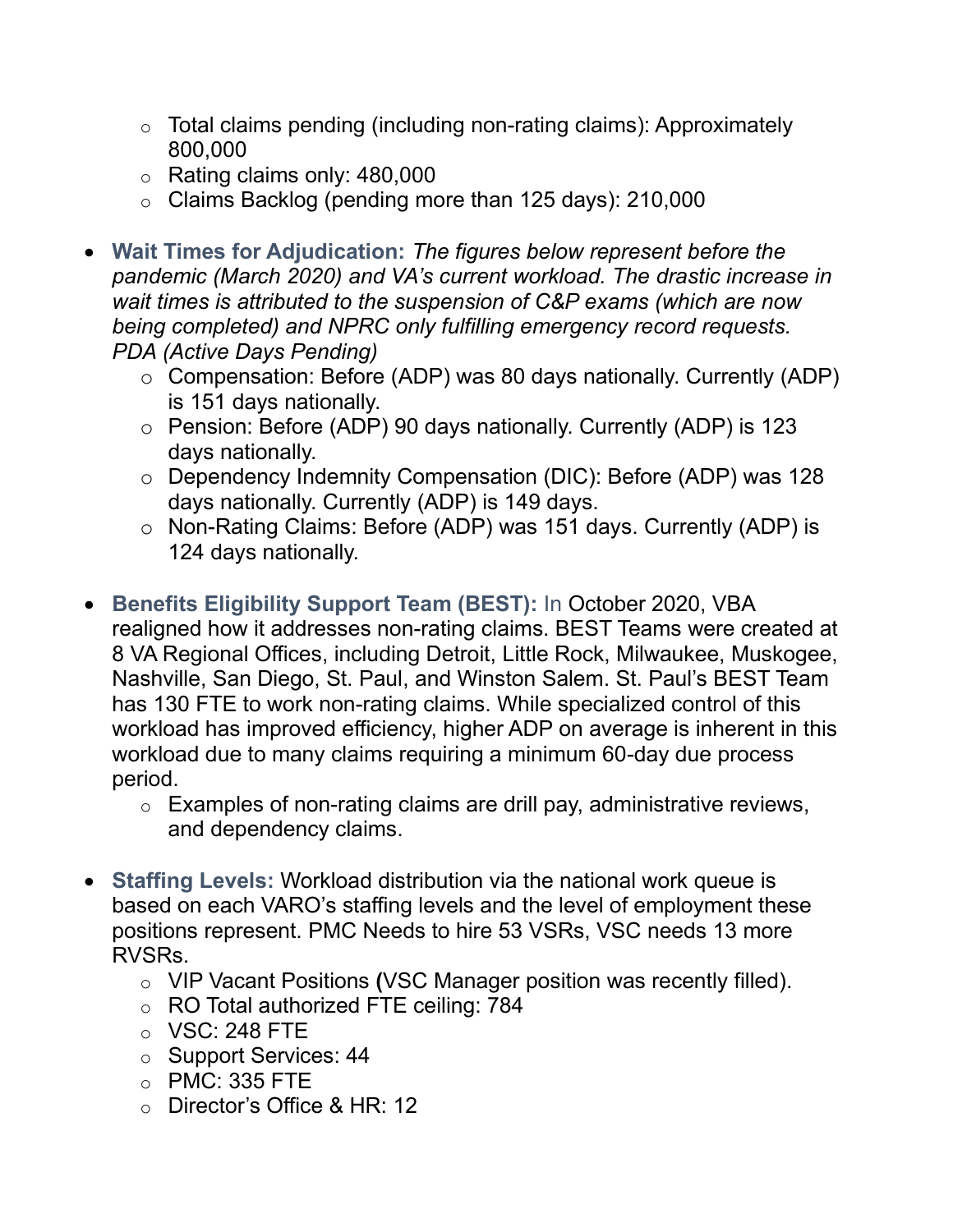- o BEST: 130 FTE
- o VR&E: 15
- $\circ$  RLC: 77 (not part of the RO, but the RO provides HR & related services
- **Minnesota Veteran Population Data:** (Values are based on an estimate for FY19)
	- o Current MN Veterans: 312,843
	- o Currently receiving compensation: 100,241
		- Monthly amount paid: \$95,467,339
		- Annual amount paid: \$1,145,608,065
	- $\circ$  Currently receiving pension: 2,892
		- Monthly amount paid: \$2,726,842
		- Annual amount paid: \$32,722,107
	- o The American Legion Power of Attorney:
		- Currently representing: 43,679
		- Monthly amount paid: \$37,255,517
		- Annual amount paid: \$447,066,204
- **Medical Disability Examinations:** Compensation & Pension Exams (C&Ps)
	- o A recent realignment of VA's Medical Disability Examination Office moved from VHA to VBA where C&Ps are contracted out to Private Firms.
	- o Examinations given by VA-contracted providers are referred to as medical disability examinations (MDE). VA awarded contracts in 2016 to five private firms to conduct the MDEs: (1) VetFed Resources; (2) Logistics Health Inc.; (3) Medical Support Los Angeles; (4) QTC Medical Services, Inc.; and (5) Veterans Evaluation Services, Inc.
	- o VA Regional Offices have no interactions or oversight with the C&P Firms in their state. Oversight and quality review of private-sector exam providers is conducted by VA's Medical Disability Examination Office (MDEO). VA Regional Offices provide input to MDEO if they are aware of local issues.
- **Quality Assurance Quality Control:** VAROs have designated FTE in the VSC, BEST, and PMC to review cases.
	- $\circ$  All elements of any action taken on a claim are reviewed, from rating and authorization accuracy to systems compliance and notification letters.